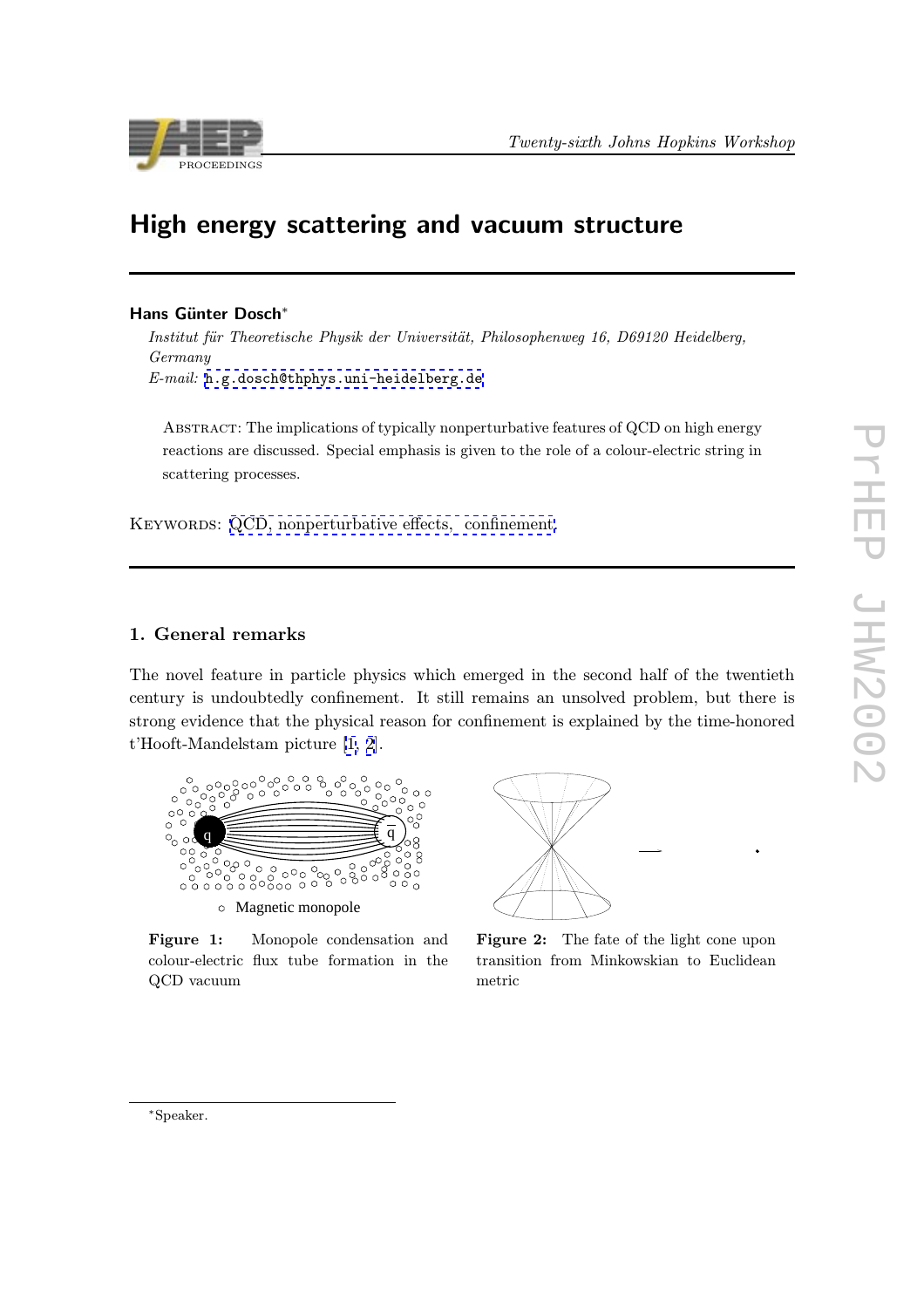Monopoles condense to form the physical vacuum and force the colour-electric field lines into a flux tube. This is analogous to the formation of magnetic flux tubes in a type II superconductor due to condensation of Cooper pairs. It leads to the interesting question: Which influence has the presumably non-trivial structure of the vacuum and especially the flux tube on high energy scattering of hadrons.

I first shall give a very sketchy overview of what we know about the vacuum. The only answer to this question which is based on first principles, that is the QCD Lagrangian, comes from numerical simulations of the lattice regularized version of QCD. Many investigations have been devoted to this problem, especially by Di Giacomo and collaborators from the Pisa Group [3]. All are consistent with the t'Hooft-Mandelstam picture. It is however an extremely difficult task to get information on high energy scattering from lattice QCD and this has a very simple kinematical reason. High energy scattering is governed by dynamics near the lig[ht](#page-16-0) cone  $\vec{x}^2 - c^2 t^2 = 0$ . Lattice QCD has to be performed in Euclidean metric with the substitution  $t \to x_4 = ict$  and hence the light cone shrinks to the point  $\vec{x}^2 + x_4^2 = 0$ , see Figure 2. Therefore one has to continue from a tiny region to the full range of scattering dynamics. This will, if possible at all, be a very difficult task. This all will be treated in a devoted talk at this conference by E. Meggiolaro [4]. A more immediate way to get from lat[ti](#page-0-0)ce calculations information related to high energy scattering is the investigation of glueball spectra, which should lie on Regge trajectories. This will be treated in the talk of M. Teper [5].

A rather save knowledge we have of the vacuum is that there exist [i](#page-16-0)nstantons. These are minima of the classical non-Abelian Lagrangian in Euclidean geometry. These solutions are inherently nonperturbative, [th](#page-16-0)ey are of the form:

$$
\mathbf{A}_{\mu} = \frac{x^2}{x^2 + \rho^2} \partial_{\mu} g(x) g^{-1}(x) \quad g(x) = \frac{x_0 + i \vec{\sigma} . \vec{x}}{\sqrt{x^2}} \tag{1.1}
$$

They are typical for the gauge group  $SU(2)$  as can be seen from the occurrence of the Pauli matrices  $\sigma$  but also exist for the QCD Lagrangian since  $SU(2)$  is a subgroup of  $SU(3)$ . The size of an instanton is determined by the size parameter  $\rho$  and a crucial function is the instanton size distribution  $D(\rho)$ . For small size instantons the distribution function can be calculated from first principles and the contribution to high energy scattering has been intensively discussed by Ringwald and Schrempp [6, 8, 10, 9]. A dedicated H1 experiment [11] at DESY finds that instantons improve the fit compared to conventional Monte-Carlo simulations which, however does not prove definitely their contribution to high energy reactions.

Large si[ze](#page-16-0) instantons have to be treated by models, [as](#page-16-0) [th](#page-16-0)e [instan](#page-16-0)ton liquid model of Shuryak. Since instantons lead to high multiplicities in particle production they might be quite essential for the increase of cross sections with high energy [12, 13, 14], this will be treated in the contribution of E. Shuryak to this conference [7].

Another source of information we have about the QCD vacuum comes from the sumrule technique developed by Shifman, Vainstein and Zakharov [[15\]. It is](#page-16-0) based on the operator product expansion in quantum field theory. It is p[ro](#page-16-0)ven to all orders in perturbation theory and assumed to be valid beyond it. It leads to power corrections to purely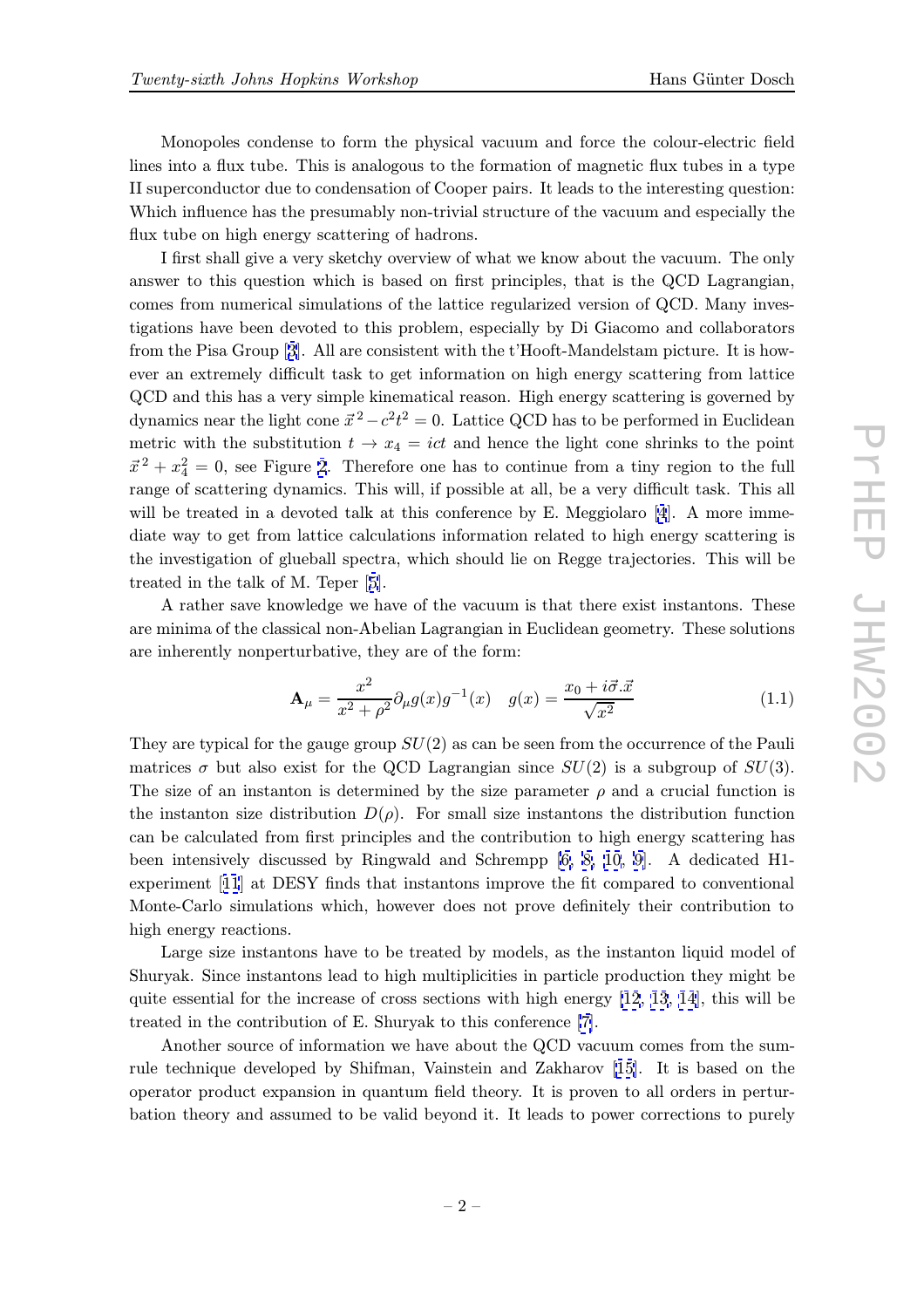perturbative results of vacuum expectation values of products of operators

$$
\langle A_1(x)A_2(y) \rangle = \langle : A_1(x)A_2(y) : \rangle_{\text{pert}} + \sum_i F_i \Big( (x - y)^2 \Big) \langle O_i(x) \rangle \tag{1.2}
$$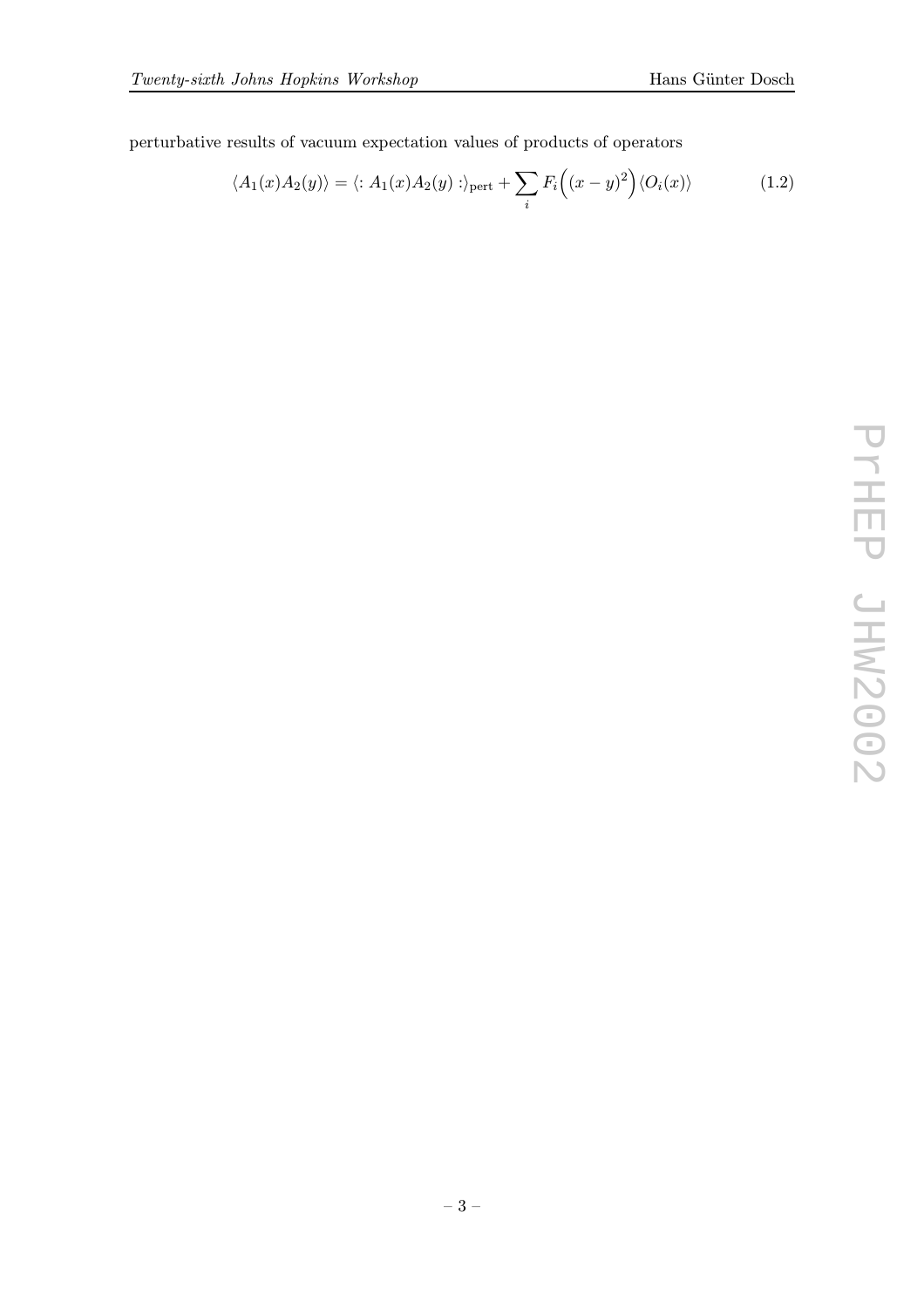$$
m = 1
$$

Figure 3: Contribution of the gluon condensate to the vacuum expectation value of a current of a quark and an antiquark

phenomenological input describing certain aspects of the vacuum structure. If the operator  $O(x)$  is the gauge and Lorentz-invariant normal ordered product :  $g^2/2$  tr  $\mathbf{F}_{\mu\nu}\mathbf{F}^{\mu\nu}$  : the contribution of the condensate to the vacuum expectation value of a current can be visualized by the picture given in Figure 3

An inherent difficulty of this approach is that the perturbative part, indicated above by the normal ordering :: cannot be defined clearly. A certain pragmatism is necessary and has let to impressive results. From many analyses the vacuum expectation value of the above mentioned gluon operator, the gluon condensate, has been determined to, see e.g. [16]

$$
\langle :g^2/2 \text{ tr } \mathbf{F}_{\mu\nu}\mathbf{F}^{\mu\nu} : \rangle = (1 \pm 0.15 \text{ GeV})^4 \qquad (1.3)
$$

Here and in the following bold letters denote matrix valued quantities for instance  $\mathbf{F}_{\mu\nu} = \sum_{c} F^c_{\mu\nu} \lambda^c / 2.$  $\mathbf{F}_{\mu\nu} = \sum_{c} F^c_{\mu\nu} \lambda^c / 2.$  $\mathbf{F}_{\mu\nu} = \sum_{c} F^c_{\mu\nu} \lambda^c / 2.$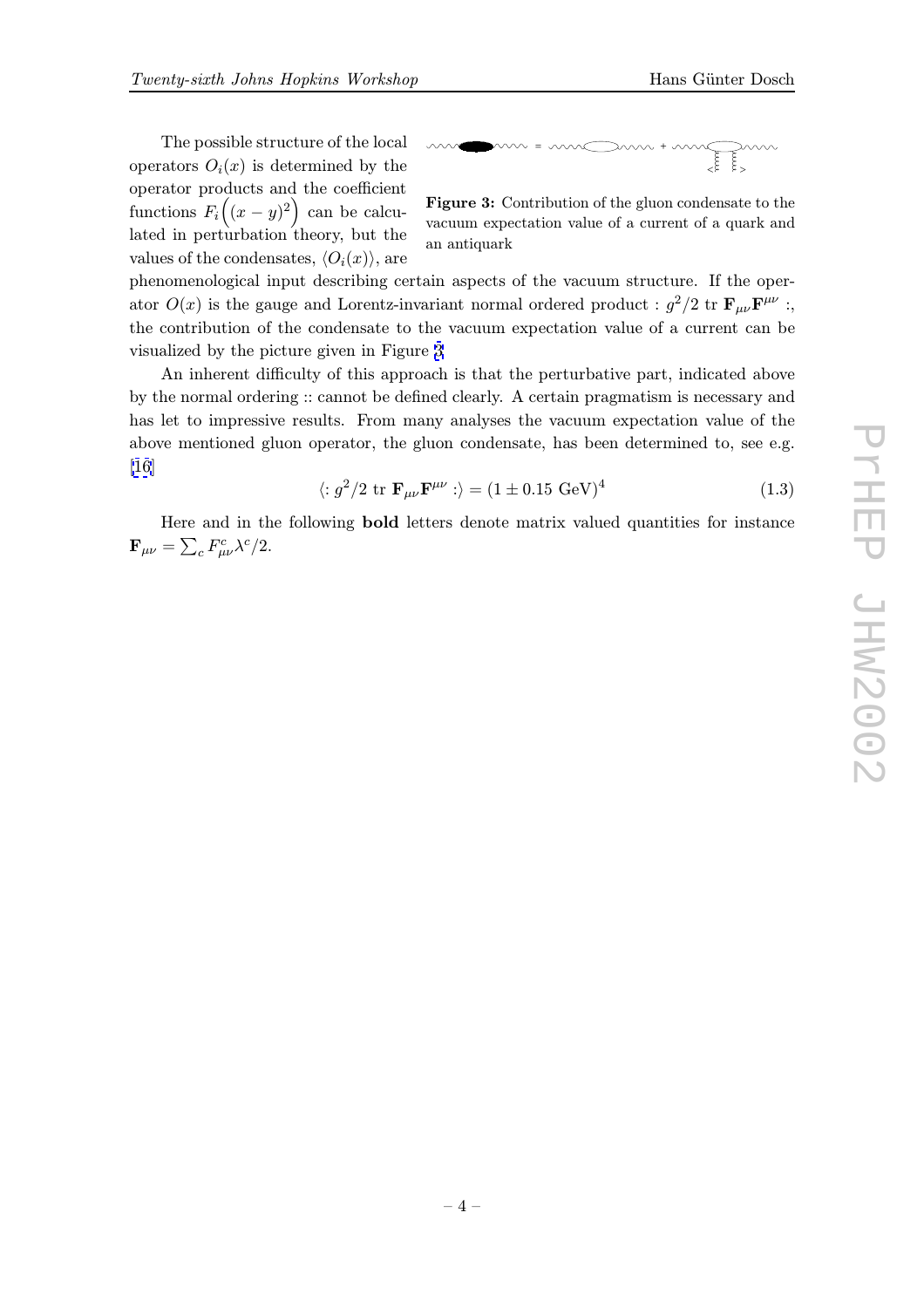The presence of a colour-magnetic field in the vac uum leads to interesting effects as has been stressed by O. Nachtmann and collaborators [17, 18]. In the perturbative treatment of virtual photons through the Drell-Yan process factorisation is assumed, but since the quark and the antiquark travel throug[h t](#page-16-0)h[e s](#page-16-0)ame magnetic field (Figure 4) their spins get correlated and violate factorisation. Such a violation of the standard factorisation ansatz has been indeed observed in the reaction  $\pi^-p\to X\gamma^*_{\hookrightarrow\mu^+\mu^-}$ 

Neither instantons nor condensates can explain confinement. In order to investigate deeper a possible influence of the confinement mechanism on high energy reactions one has to rely on models. In the following I shall present an approach to soft high energy scattering developed in Heidelberg by Nachtmann, Pirner, myself and many excellent graduate students. In order to investigate nonperturbative effects on scattering one has to do two things: First to develop a formalism which allows to calculate nonpertubatively amplitudes of high energy reactions, at least in principle and second to perform then



Figure 4: Violation of factorisation through partial spin alignment due to the presence of a colour-magnetic vacuum field

the actual calculation. The first step has been done by Nachtmann in 1991 and I shall very shortly outline the principle ideas, for details I refer to the original literature [19] and to reviews [22, 23, 24, 21].

#### 2. Nonperturbative scattering

The for[malism](#page-17-0) [of](#page-17-0) [N](#page-17-0)[ach](#page-16-0)tmann is based on the functional integral approach to quantum field theory. According to it the vacuum expectation value of a function of a quantized field A is expressed formally as the functional integral:

$$
\langle f(\mathbf{A}) \rangle = \int \mathcal{D}\mathbf{A} f(\mathbf{A}) \exp(-i S_{QCD}[\mathbf{A}]) \tag{2.1}
$$

In order to treat scattering of two highly energetic quarks one first considers the scattering of them in an external field. Making use of the WKB approximation the scattering amplitude is to leading order in energy given by the phases  $\prod_{i=1,2} e^{-ig \int_{P_i} \mathbf{A} dx}$  picked up by the quarks along their classical lightlike paths  $P_i$ ,  $i = 1, 2$ , see Figure 5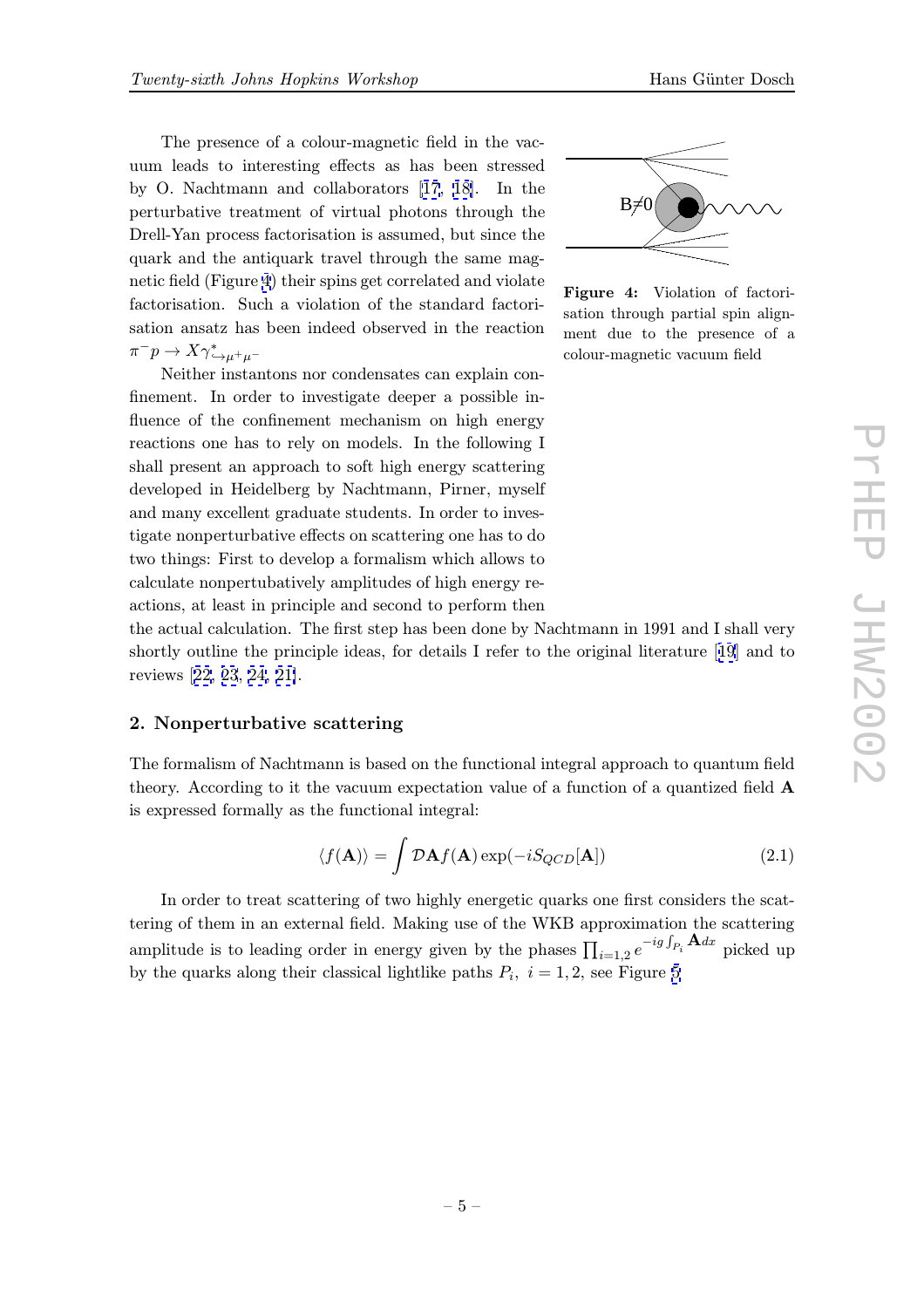<span id="page-5-0"></span>

Figure 5: Scattering of a highly energetic quark and an antiquark in WKB approximation

Figure 6: Scattering of two dipoles with dipole vectors  $R_i$  and impact parameter  $\vec{b}$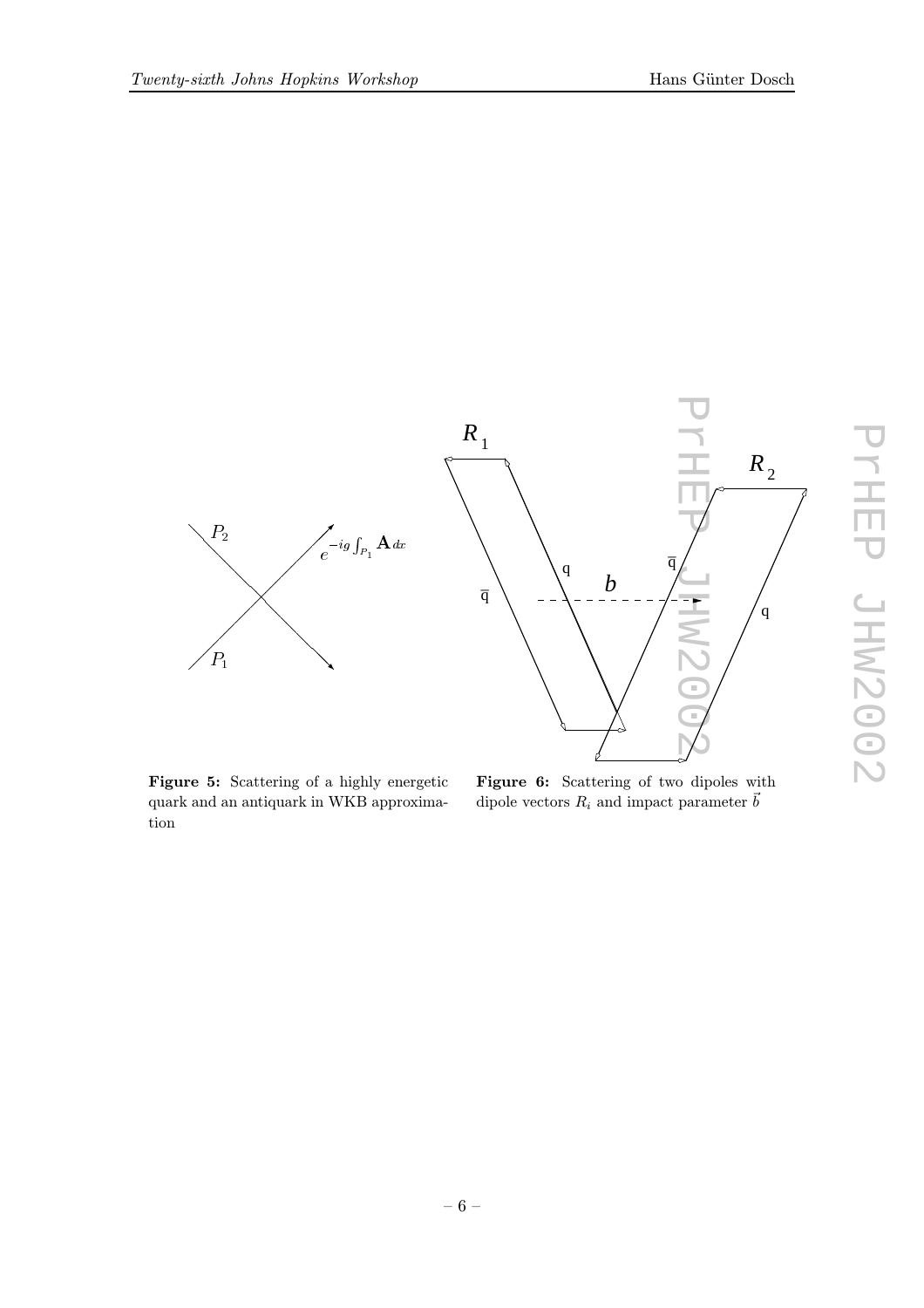<span id="page-6-0"></span>The amplitude for scattering in a quantized field is then given by the functional integral over these phases with the exponential of the action as weight.

$$
\langle e^{-ig\int_{P_1} \mathbf{A} dx} e^{-ig\int_{P_2} \mathbf{A} dx} \rangle = \int \mathcal{D}\mathbf{A} \prod_{i=1,2} e^{-ig\int_{P_i} \mathbf{A} dx} \exp(-i S_{QCD}[\mathbf{A}])
$$
(2.2)

This expression is not gauge invariant and therefore one has to fix the gauge to make it well defined. If we are however interested in the effects of confinement it is essential not to consider the scattering of colour siglets and not of hypothetical free quarks. It was therefore proposed [20] to consider Wegner-Wilson loops with light-like sides rather than Wilson lines as building blocks for high energy scattering. This leads to the scattering amplitude of two dipoles with vectors  $\vec{R}_1$ ,  $\vec{R}_2$  and impact parameter  $\vec{b}$ :

$$
J(\vec{b}, \vec{R}_1, \vec{R}_2, z_1, z_2) = \langle \text{Tr } e^{-ig \int_{W_1} \mathbf{A} dx} \text{Tr } e^{-ig \int_{W_2} \mathbf{A} dx} \rangle \tag{2.3}
$$

visualized in Figure 6. A loop is composed of the light-like paths of the quark and the antiquark inside a hadron and the strings connecting them in the remote past and future.

Unfortunately even the definition of the functional integral is only well understood for Gaussian measures, [th](#page-5-0)at is an action  $S$  which is quadratic in the stochastic variable  $A$ . There are essentially two a priori methods to treat more general processes:

- Numerical evaluation of the integrals in the lattice regularized version.
- Perturbation theory: The action is split into a quadratic part and the rest

$$
S_{QCD}[\mathbf{A}] = S_0[\mathbf{A}] + ig_s S_{\text{int}}[\mathbf{A}] \tag{2.4}
$$

and the exponential measure  $\exp(-iS[A])$  is expanded in  $g_s$ ,

$$
\exp(-iS_0[\mathbf{A}]) = \exp(S_0[\mathbf{A}])\left(1 - ig_s S_{\rm int}[\mathbf{A}] + \dots\right)
$$
\n(2.5)

Now the functional integrals are Gaussian and can be performed. This method was used originally by Feynman in order to derive the perturbative series and led him to his famous rules and diagrams.

Unfortunately both methods seem not to be very useful for our purpose, the lattice calculation because of the difficulties to treat high energy reactions on an Euclidean lattice as mentioned above, perturbation theory since we are interested in nonperturbative effects.

## 3. The stochastic vacuum model and high energy reactions

We therefore have to rely on models and in the following I shall concentrate on an approach based on a model proposed by Yuri Simonov and myself [25, 26]. I emphasize that the version treated here needs more assumptions than the original version and I shall call it the extended version of the stochastic vacuum model. Again I give only a very short outline and refer to the literature [22, 23, 24, 28, 21].

The basic assumption of the model is: The long range [part](#page-17-0) [o](#page-17-0)f QCD can be approximated by a Gaussian stochastic process in the Gluon Field Strength  $F_{\mu\nu}$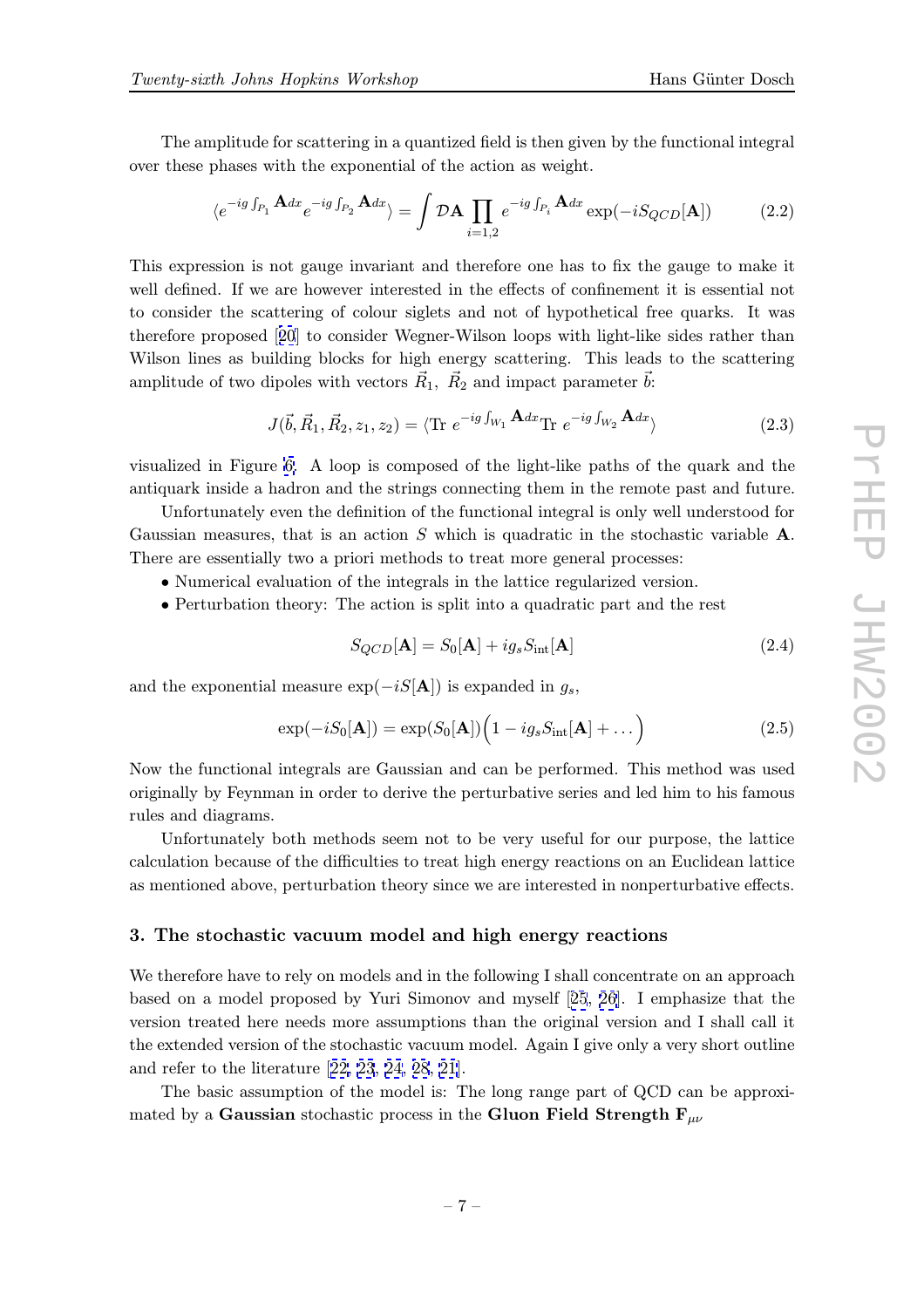expectation values:

$$
\langle \text{Tr } e^{-ig \int_{\mathcal{F}} d\sigma_{\mu\nu} \mathbf{F}_{\mu\nu}(x)} \rangle =
$$
  
\n
$$
\exp \left[ -\frac{1}{2} g^2 \int_{\mathcal{F}} \int_{\mathcal{F}} d\sigma_{\mu\nu} d\sigma'_{\kappa\lambda} \langle \mathbf{F}_{\mu\nu}(x) \mathbf{S}(x, x') \mathbf{F}_{\kappa\lambda}(x') \rangle + \text{higher cumulants} \right] (3.1)
$$

The path ordered generalized Schwinger string  $\mathbf{S}(x, x') = \exp\left(-ig \int_x^{x'} dz \cdot \mathbf{A}\right)$  has to be introduced to ensure gauge invariance.

The Gaussian assumption corresponds to the assumption that all higher cumulants in 3.1 are zero. Therefore, in the model the long range part of QCD is determined by the nonlocal correlator of two gluon fields. All vacuum expectation values of gauge invariant expressions factorise into products of these correlators. The correlator is charaterized essentially by two quantities, its strength given by the gluon condensate and its correlation length.

The model is especially convenient to evaluate Wegner-Wilson loops, since the line integrals can be transformed into surface integrals using the non-Abelian Stokes theorem

$$
\langle \text{Tr } e^{-ig \int_C \mathbf{A}_{\mu}(x) dx_{\mu}} \rangle^{n.A. \underline{Stokes}} \tag{3.2}
$$

$$
\langle \text{Tr } e^{-ig \int_W \mathbf{F}_{\mu\nu}(x) d\sigma_{\mu\nu}} \rangle \stackrel{Gaussian}{=} e^{-\frac{g^2}{2} \int_W \int_W \langle \mathbf{F}_{\mu\nu}(x) \mathbf{S}(x, x') \mathbf{F}_{\kappa\lambda}(x') \rangle d\sigma_{\mu\nu} d\sigma'_{\kappa\lambda}} \tag{3.3}
$$

There are several nice features of the SVM:

• It yields confinement for non-Abelian gauge theories; for Abelian theories only if magnetic monopoles condense. It also yields a very reasonable value for the string tension,  $\sigma = 0.17 \text{ GeV}^2$  if the correlator of obtained from lattice QCD [29] is inserted.

• The resulting dynamical picture is string formation [30]in conformity with the t'Hooft-Mandelstam picture. The model is consistent with low energy theorems [34].



Figure 7: The field density of a static quark-antiquark pair, on the left figure the separation is 2 and on the right figure 9 correlation lengths, from [30]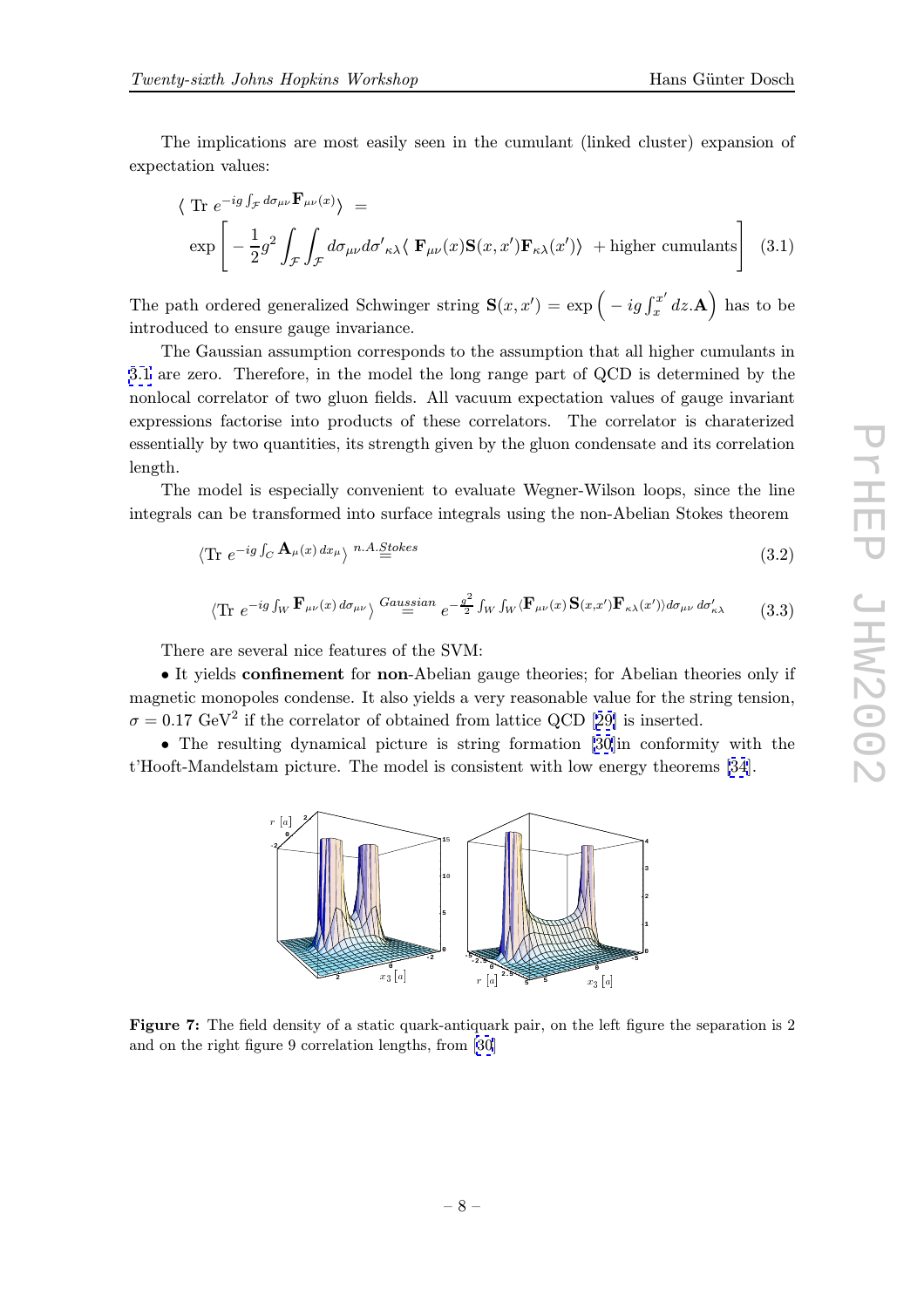<span id="page-8-0"></span>•It yields Casimir scaling for loops in different representations of  $SU(3)$ , confirmed by lattice results [31, 32].

There is however also a very unpleasant feature: a Gaussian a process for noncommuting variables is not uniquely defined.

We now a[pply the](#page-17-0) model to high energy scattering by evaluating the expectation values of the Wegner Wilson loops in 2.3 using the model [20, 33]. Though the model has been formulated in Euclidean metric, it is easily continued to Minkowski space [23]. This has the following reason: If we Fourier-transform the correlator the integration over the lightlike paths in Figure 6 leads to  $\delta$ [-d](#page-6-0)istributions  $\delta(k_0 + k_1)$  $\delta(k_0 + k_1)$  $\delta(k_0 + k_1)$  and  $\delta(k_0 - k_1)$ , hence only the transverse components  $k_2, k_3$  survive. These components are not affected b[y co](#page-17-0)ntinuation from Minkowskian to Euclidean metric or vice versa and therefore the Euclidean results for correlators (fro[m l](#page-5-0)attice e.g.) can be used for high energy scattering. It has been shown recently that also a continuation of tilted loops in Euclidean space leads to the same result [34].

Another nice feature is that for a single loop with light-like sides one obtains:

$$
\frac{1}{N_c} \langle \text{Tr} \ e^{-ig \int_{W_1} \mathbf{A} dx} \rangle = 1 \tag{3.4}
$$

and therefore we have no problems with the quantum field theoretical wave function renormalization.

We next come to the question how to treat the two loops ?

• There is a pedestrian way: one expands the exponentials and applies Gaussian factorisation [33].

• A more refined method was developed in [36]. The product of two traces, each in  $SU(3)$  is expressed in one TRACE in  $SU(3) \otimes SU(3)$ , formally

$$
\text{Tr } e^{-ig \int_{W_1} \mathbf{A} dx} \text{Tr } e^{-ig \int_{W_2} \mathbf{A} dx} = \text{TR } e^{-ig \int_{W_1} \mathbf{A} dx \oplus (-ig) \int_{W_2} \mathbf{A} dx}
$$
(3.5)

and factorisation of the stochastic variables valued in  $SU(3) \otimes SU(3)$  is assumed. This procedure guarantees unitarity. Both methods need an extension of the original version of the model. If one wants to calculate one loop one has to assume factorisation of matrices  $\mathbf{F}_{\mu\nu}$ . For two or more loops one must assume factorisation of the colour components  $F^c_{\mu\nu}$ . Furthermore, the application of the non-Abelian Stokes theorem to two loops is far from trivial. Here special choices for the resulting surface have to be made. This choices influence the numerical results and lead to different sets of input parameters but do not affect the general results.

#### 3.1 General results

We consider first the dipole-dipole cross section

$$
\sigma(R_1, R_2) = \int d^2b \int \frac{d\phi_1}{2\pi} \frac{d\phi_2}{2\pi} J(\vec{b}, \vec{R}_1, \vec{R}_2)
$$
(3.6)

The same mechanism which leads to confinement also leads to string-string interaction in high energy scattering which manifests itself in a linear increase of the cross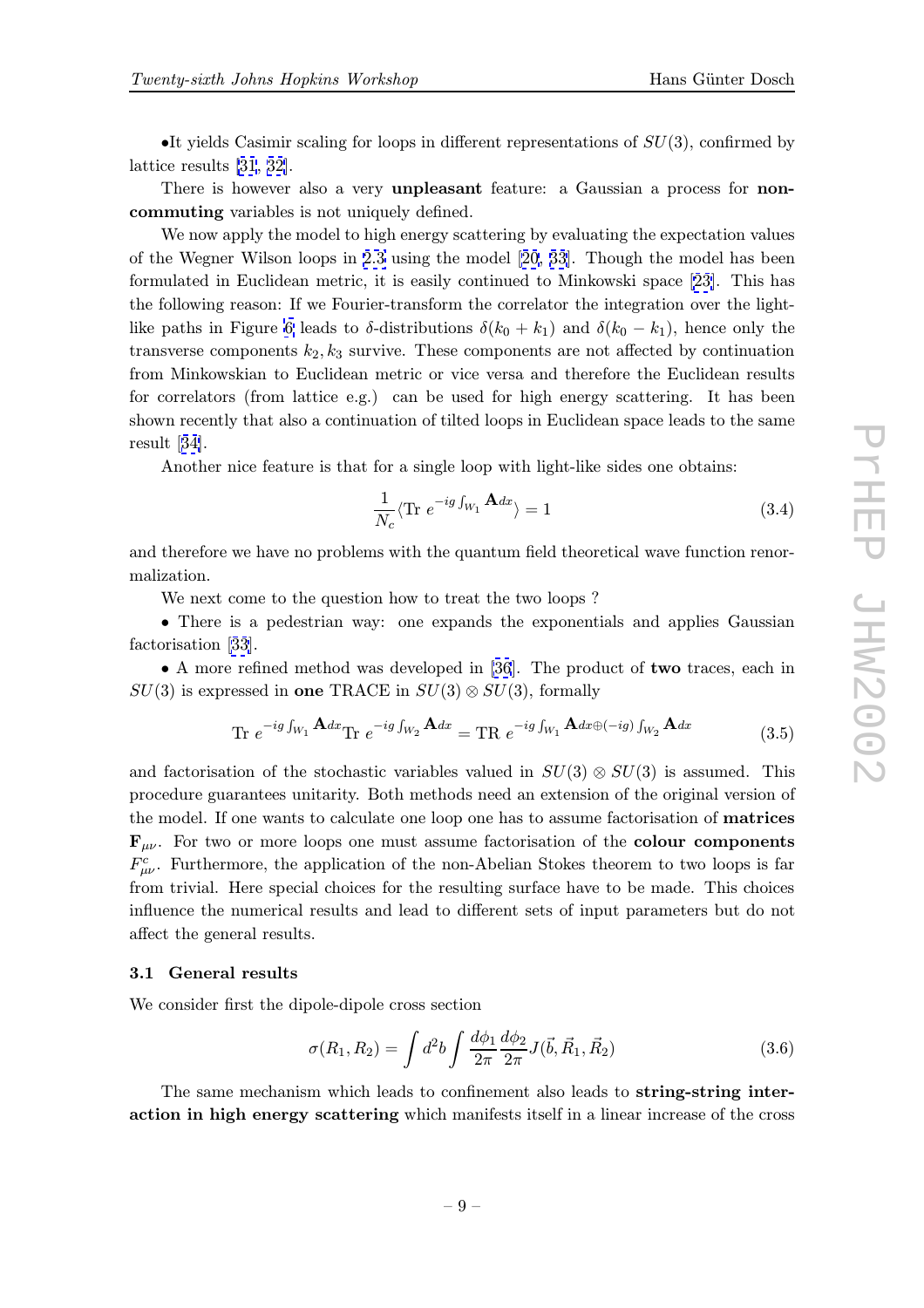section with dipole size as can be seen in Figure 8. It should be noted however that internal fermion loops will lead eventually to string breaking and the cross section will level off, like the confining potential. This is expected to happen between one and two fm.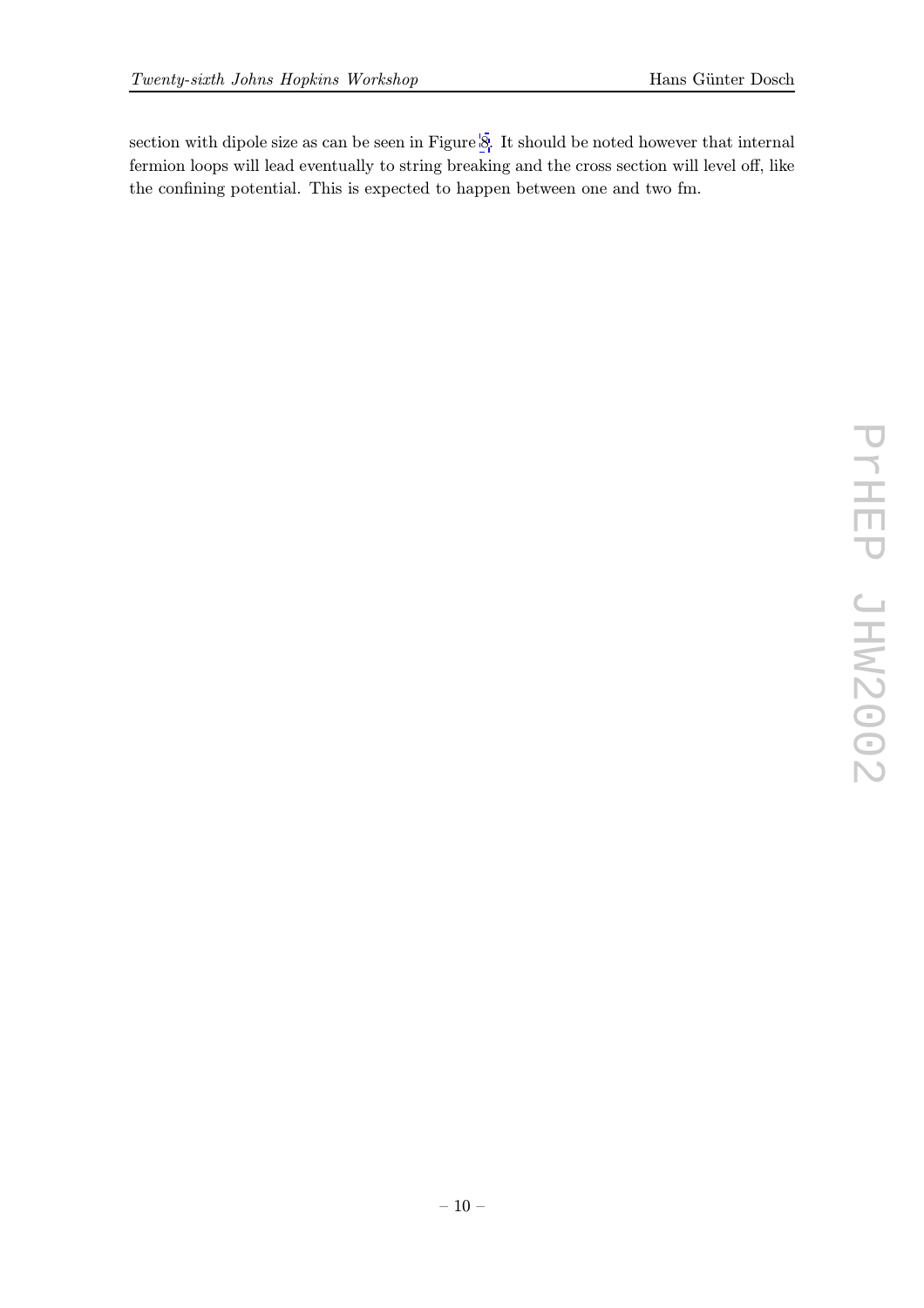The order of magnitude comes out reasonable if both radii are put to typical hadronic sizes of somewhat below 1 fm without any recurrence to high energy parameters.

The resulting dipole-dipole cross section (3.6) factorises to good approximation and a convenient numerical parametrization is

$$
\sigma(R_1, R_2) = 0.67 \frac{1}{4\pi^2} ( a^4)^2
$$
 Fig  
\n
$$
\times R_1 \left(1 - e^{-\frac{R_1}{3.1a}}\right) R_2 \left(1 - e^{-\frac{R_2}{3.1a}}\right)
$$

The parameters fine-tuned for p-p scattering are:

correlationlength  $a = 0.35$ fm  $\langle g^2 F F \rangle a^4 = 23.8$ 

If one dipole is very small, QCD factorisation should hold: All nonperturbative effects should be accounted for by properties of the larger dipole. But even for a very small dipole scattering off a large one the string contribution is still important. This looks like a violation of factorisation but it is not. It has been shown recently [35] that also in the model the string part of the interaction can indeed be pushed into the nonperturbative part of th[e la](#page-17-0)rge dipole using only mathematical identities. If both dipoles are small, the string contribution in the model is negligible.

# 3.2 Comparison with experiment

In order to apply the model to hadron-

hadron scattering one forms a superposi-

tion of dipole-dipole amplitudes with light-cone wave functions of hadrons as weights. For a reaction  $1\ 2 \rightarrow 3\ 4$  one obtains the expression:

$$
T(s,t)=2isint d^2b e^{i\vec{q}\cdot\vec{b}} \int d^2R_1 dz_1 \int d^2R_2 dz_2 \psi_3^*(R_1, z_1)
$$
  
 
$$
\times \psi_1(R_1, z_1)\psi_4^*(R_2, z_2)\psi_2(R_2, z_2)J(s, \vec{b}, \vec{R}_1, \vec{R}_2, z_1, z_2)
$$



ure 8: The dipole-dipole cross section for one dipole fixed at  $R_2 = 0.8$  fm<br> $\frac{R_2}{3.1a}$ )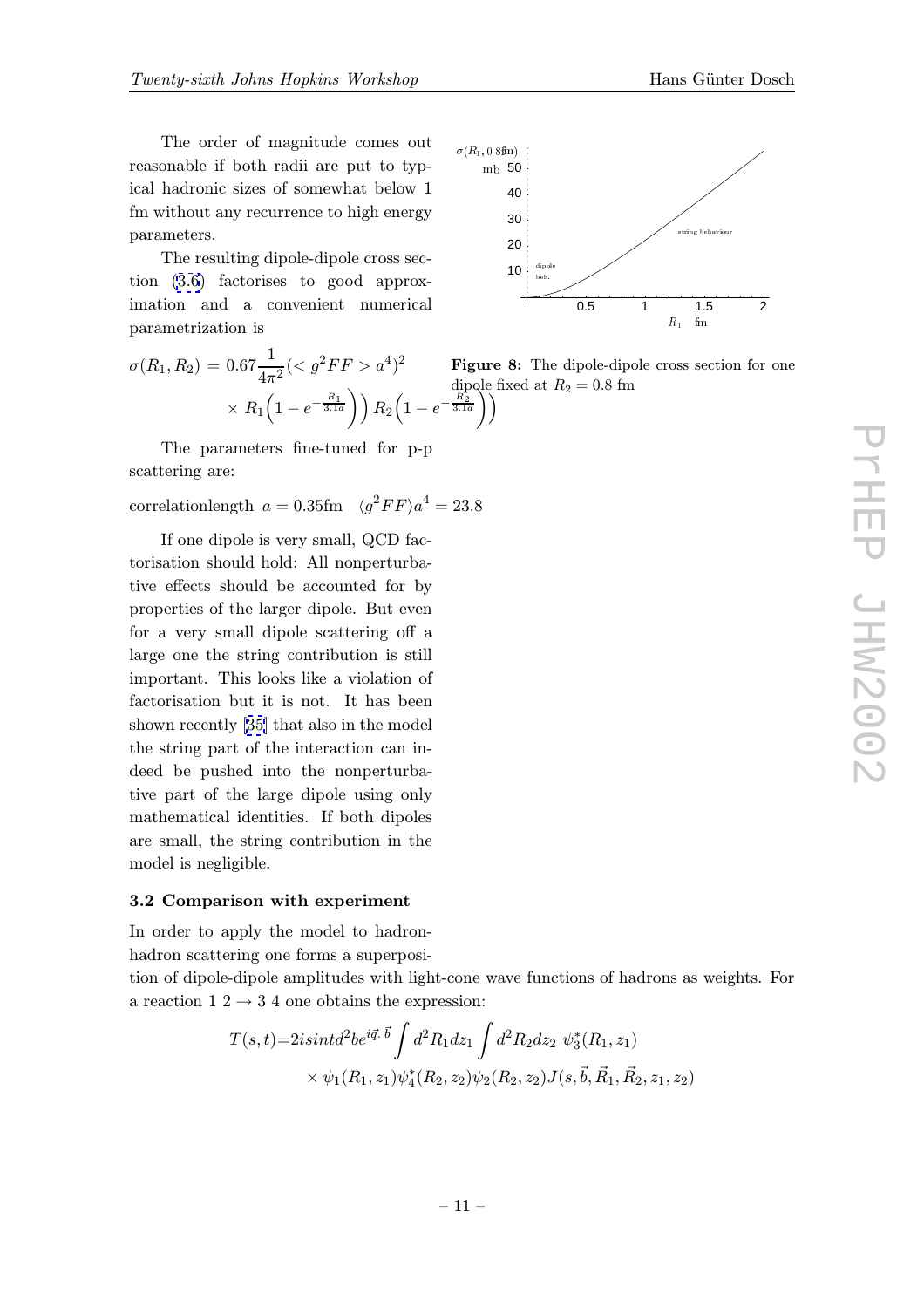For hadron wave functions Gaussians were used which are normalised to one – this is necessary for consistency – and the width is adjusted to measurable quantities as the electromagnetic radius or decay constants. For baryons a three quark structure [33] could be used but most applications have been made so far in the much simpler quark-diquark picture. For real or virtual photons wave functions [37] of the form as obtained in perturbation theory are used, but with a quark mass  $m(q^2)$  which was adjusted to the [two](#page-17-0) point function of the corresponding interpolating field operator. In model investigations it has been shown that this simple procedure yields indee[d a](#page-17-0) reasonable description of confinement effects in the spacelike region. The model has been applied to many processes and I show here only a few examples.

In Figure 9 the Pomeron contribution to total hadron-hadron cross sections at  $\sqrt{s} \approx 20 \text{ GeV}$  is shown. The famous ratio  $\sigma_{\pi N} : \sigma_{NN} \approx 2 : 3$  comes out correctly in the model but not as a consequence of the quark counting rule which is not valid in the model, but as a consequence of the different sizes of mesons and nucleons. Also the ratio  $\sigma_{KN} : \sigma_{\pi N} \approx$ 0.85 comes out correctly in the model.

Since the model leads to a representation in impact parameter space, one can easily obtain differential cross sections. For differential cross sections for  $|t| > 0.5$  GeV<sup>2</sup>the matrix cumulant method [36] is essential. In Figure 10 I show results obtained in [38].



Figure 9: Pomeron contribution to total hadron-hadron cross sections at  $\sqrt{s}\approx$ 20 GeV from [21]



**Figure 10:** Differential cross sections for  $\pi p$ ,  $Kp$  and pp elastic scattering at  $\sqrt{s} \approx 20$  GeV, from [38]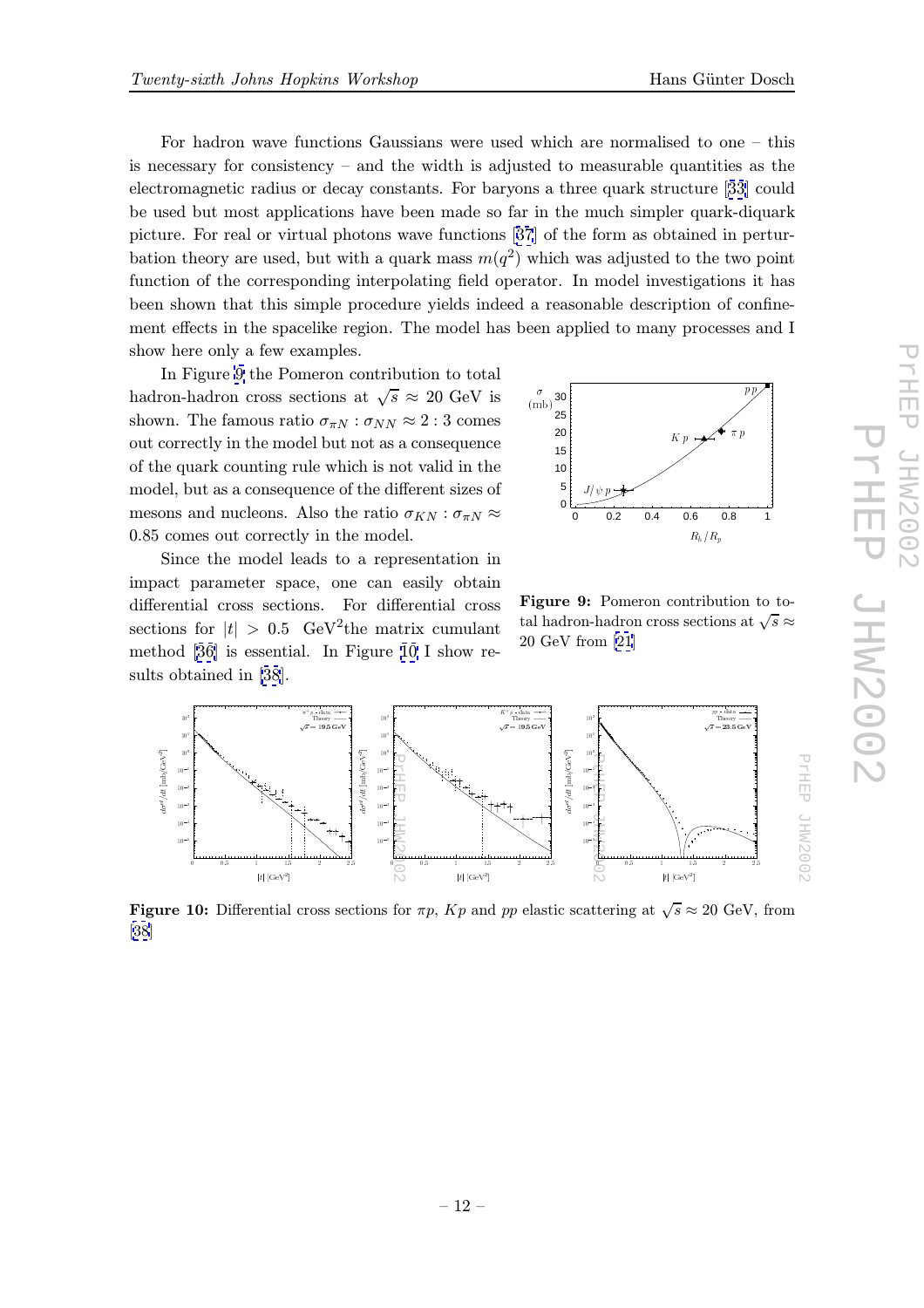The model as it stands yields no energy dependence, it has to be put in by hand. One way is to adopt the two Pomeron model of Donnachie and Landshoff [39] and to couple small dipoles ( $R \leq R_C \approx 0.2$ fm) to the hard Pomeron with intercept 0.42 and large dipoles  $(R>R<sub>C</sub>)$  to the soft Pomeron with intercept 0.08. In this way many phenomenological featur[es](#page-17-0) can be explained: The peculiar  $Q^2$  dependence of the residues of the soft and the hard pomeron, the hard behaviour of the charm contribution to the proton structure function, the difference between this contribution and the softer energy dependence of  $J/\psi$ photoproduction among others. As an example I show the photon-proton cross section for different values of the photon virtuality  $Q^2$  over the measured energy range at HERA.



Figure 11:  $\gamma^* p$  cross sections  $\sigma_{\gamma^* p}/\mu b$  for different photon virtualities  $Q^2/\text{GeV}^2$  as function of the energy  $W/\text{GeV}$ , from [40]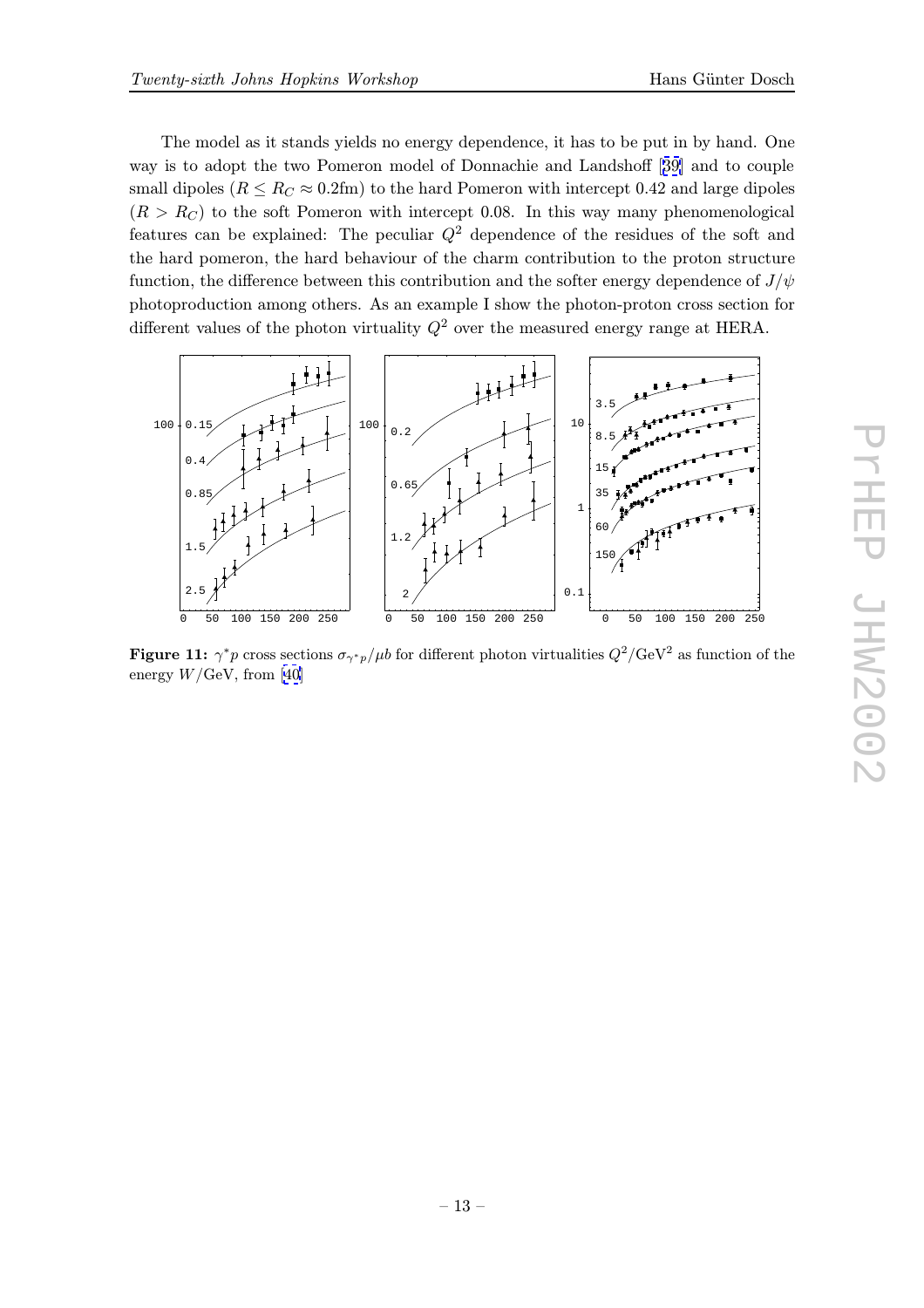In Figure 12 the virtual Compton scattering cross section  $\gamma^* p \to \gamma p$  is shown and compared with experiment (after subtraction of the purely electrodynamical contribution). We see also in that case where ,,generalized gluon" distributions occur, a very satisfactory agreement with experiment from the nonperturbative to the perturbative region.

In general the model gives a unified description of scattering amplitudes and has been applied to: pp,  $\pi p$ ,  $Kp$ ,  $J/\psi p$  total, differential elastic and diffractive cross sections,  $\gamma^{(*)}p$  reactions, photoand electroproduction,  $\gamma^{(*)}\gamma^{(*)}$  reactions. It has also been used to look into the microscopic structure of scattering, for instance by calculating unintegrated gluon distributions [35].

Generally agreement with experiment is on the 20 % level or better. The charm contribution to the photon structure function [how](#page-17-0)ever comes out by nearly a factor 2 smaller than present experiments. A serious problem is the absence of any sign of odderon contributions in photoproduction of pseudoscalar and tensor mesons. In this case the exchanged trajectory for diffractive scattering must have  $C$ -parity  $-1$ , that is it must have Odderon quantum numbers. From the point of view of QCD such a trajectory occurs naturally since the symmetric coupling of three gluons just gives such a state with  $C$ -parity  $-1$ . The weak or absent Odderon contribution to pp scattering can be explained by diquark clustering, but no such excuse

is possible for diffractive meson production. If the proton can break up into a state with opposite parity there is no special suppression mechanism at work even in the quark-diquark picture. Cross sections for photoproduction of the  $\pi^0$ ,  $f_2(1270)$  and the  $a_2^0(1320)$  have been calculated in the model [42, 43]. They are displayed in Table 1, third row. The numbers were big enough to motivate an experimental search at HERA, the experiment [44] will be described in the contribution by Kiesling. I only quote the numbers in Table 1, second row. There is a huge dis[crepanc](#page-18-0)y between prediction and experiment especially for the  $\pi$ , it becomes even more marked if one looks at the spectra.



Figure 12: Cross section for the reaction  $\gamma^*p \to \gamma p$  in nb at  $\langle W \rangle = 75$  GeV as function of the virtuality  $Q^2/\text{GeV}^2$  of the incoming photon, from [41]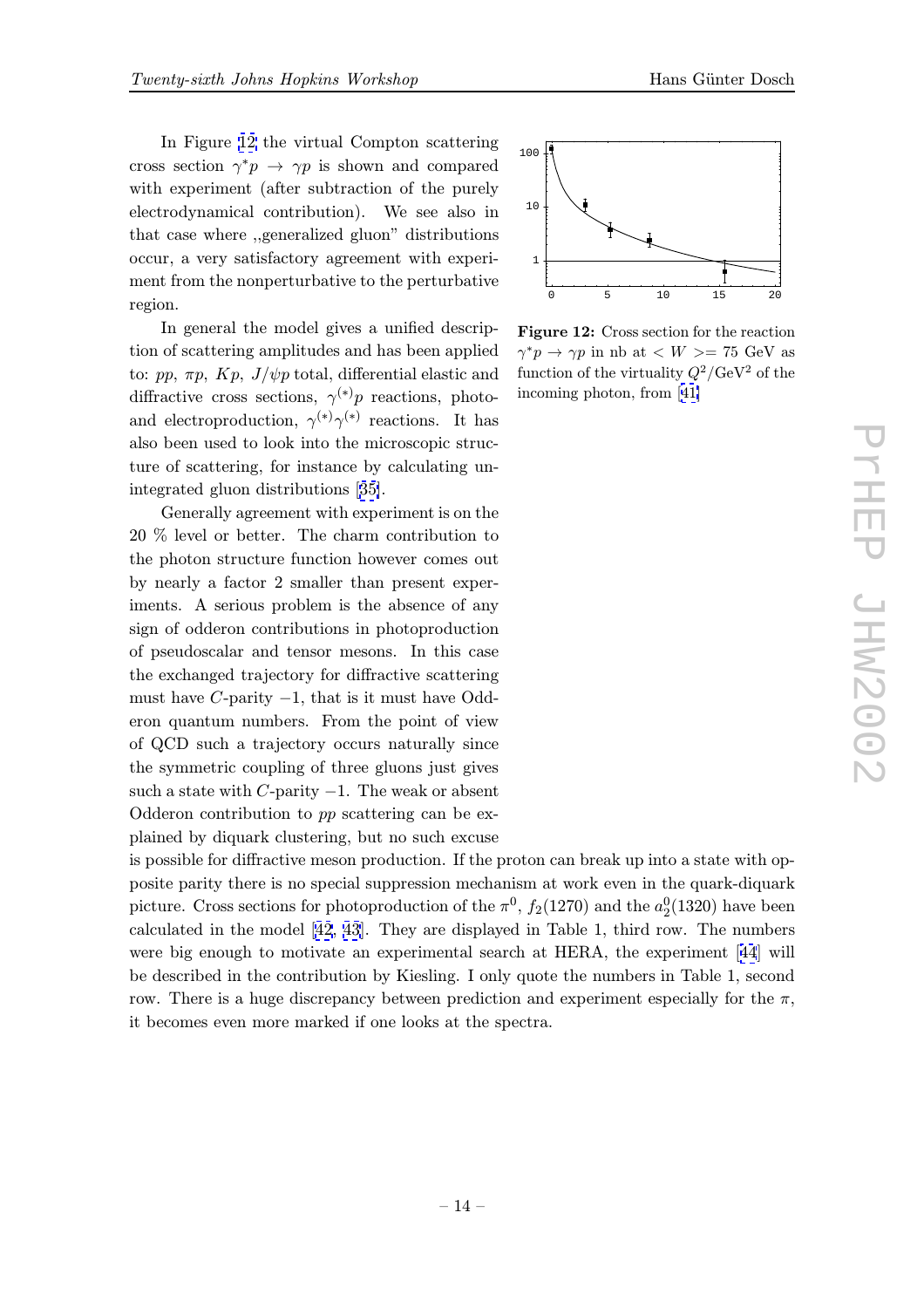The discrepancy is astonishing, since an Odderon contribution is expected from QCD. Possible reasons for the failure are:

• The  $\gamma \pi^0 O$  coupling is overestimated in the model and the Goldstone boson nature of the pion lets it play a special role. This argument does not apply for  $a_2$ ,  $f_2$  production since these are ,,normal" mesons. Therefore better data for  $f_2$  and  $a_2$  production are important.

| Reaction                 | H1        | Theor.        |
|--------------------------|-----------|---------------|
| $\gamma p \to \pi^0 N^*$ | $\,<\,38$ | $294 \pm 150$ |
| $\gamma p \to f_2 N^*$   | $<$ 12    | $21 \pm 10$   |
| $\gamma p \to a_2^0 N^*$ | $<\,62$   | $190 \pm 100$ |

Table 1: Experimental limits (95% c.l.) from H1 [44] and theoretical predictions [42, 43] for photoproduction with Odderon exchange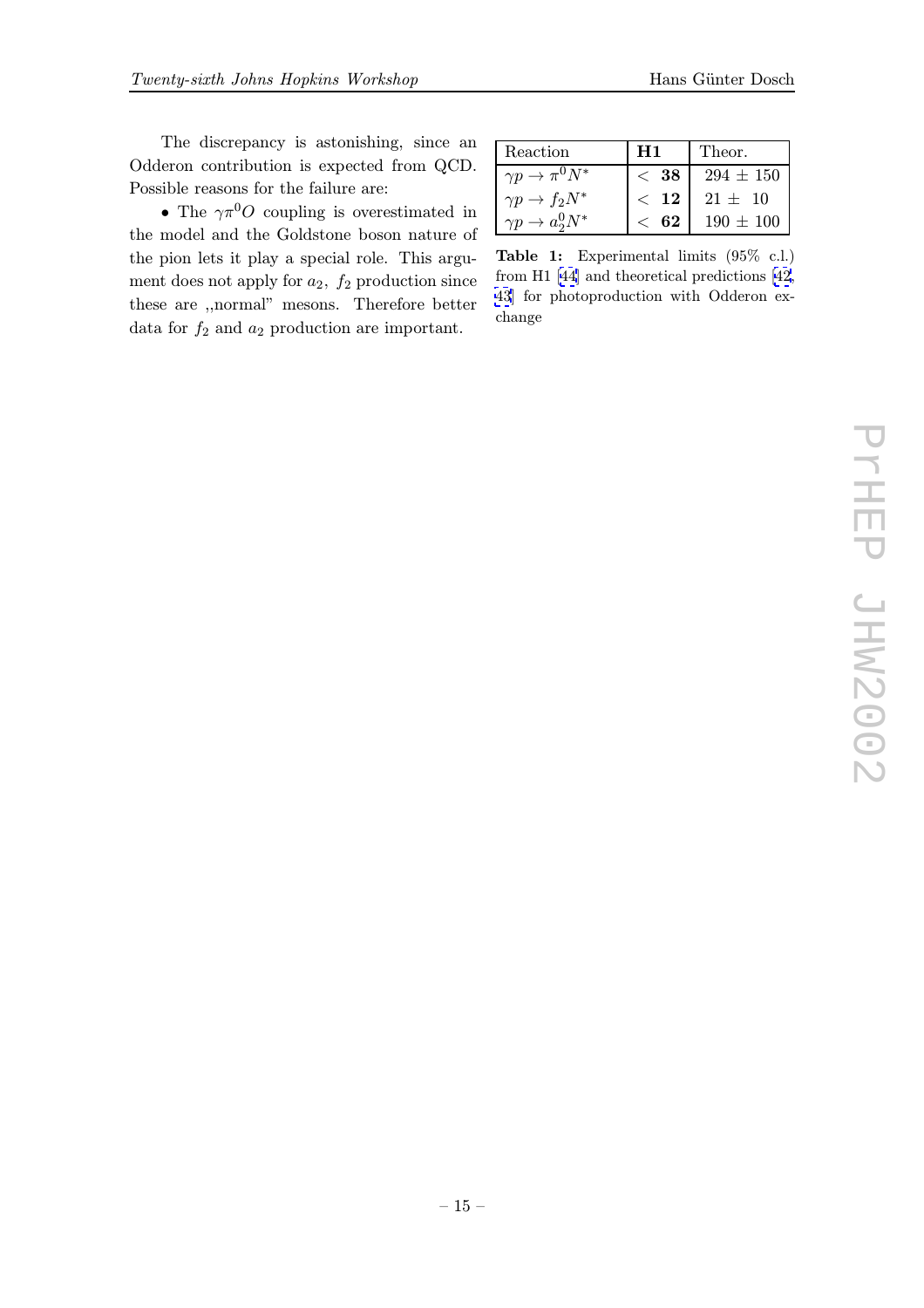• The Odderon and Pomeron intercepts come out to be one in the model. There are however investigations [45] based on the glueball spectra which predict an intercept of the  $C = -1$  trajectory of  $-1.5$ , which would make it completely unobservable. [In](#page-18-0)deed, if one takes the glueball masses from lattice calculations and assumes – for reason of no better knowledge – that the Odderon trajectory is parallel to the Pomeron trajectory with a slope of  $0.25 \text{ GeV}^{-2}$ , one obtains an Odderon intercept near −1, as can be seen in Figure 13. The Pomeron intercept comes out to small, but as can be seen the Odderon intercept is much lower. In order to explain the absence of a signal in the H1 data of  $\pi^0$  production an intercept of the Odderon  $\alpha_O(0) \leq 0.5$  is sufficient.



Figure 13: Lattice results for glueball masses on the Pomeron and odderon trajectory. The lines have a slope of 0.25  $GeV^{-2}$ 

## 4. Conclusions

We have seen that the structure of the QCD vacuum can have many effects on high energy reactions. Calculations based on first principles are difficult model investigations are encouraging. Small size instanton effects are model independent and at the threshold of observability, large size instanton effects are model dependent but may explain important features of high energy scattering as the soft energy dependence in hadronic interactions. The presence of a magnetic field in the vacuum, due to gluon condensation, leads to an violation of factorisation in Drell-Yan processes.

.

In the investigations based on the stochastic vacuum model it turns out that low energy parameters as determined from spectroscopy or lattice calculations determine an important part of high energy reactions. Furthermore it turns out that the same mechanism which leads to confinement also leads to an important contribution to high energy reactions via string-string interaction. In general the agreement between the results of the model and experiment is very satisfactory for a very broad range of reactions but there is a serious discrepancy for diffractive processes where the odderon is exchanged.

#### Acknowledgments

It is a pleasure to thank the organizers for providing a pleasant and stimulating atmosphere. I also want to thank T. Berndt, A. Di Giacomo, C. Ewerz, T. Golling, G. Kulzinger, K.H.Meier, O. Nachtmann, O. Nix, H.J. Pirner, A. Ringwald, V. Schatz, E. Shuryak, A. Shoshi, and F. Steffen, for fruitful discussions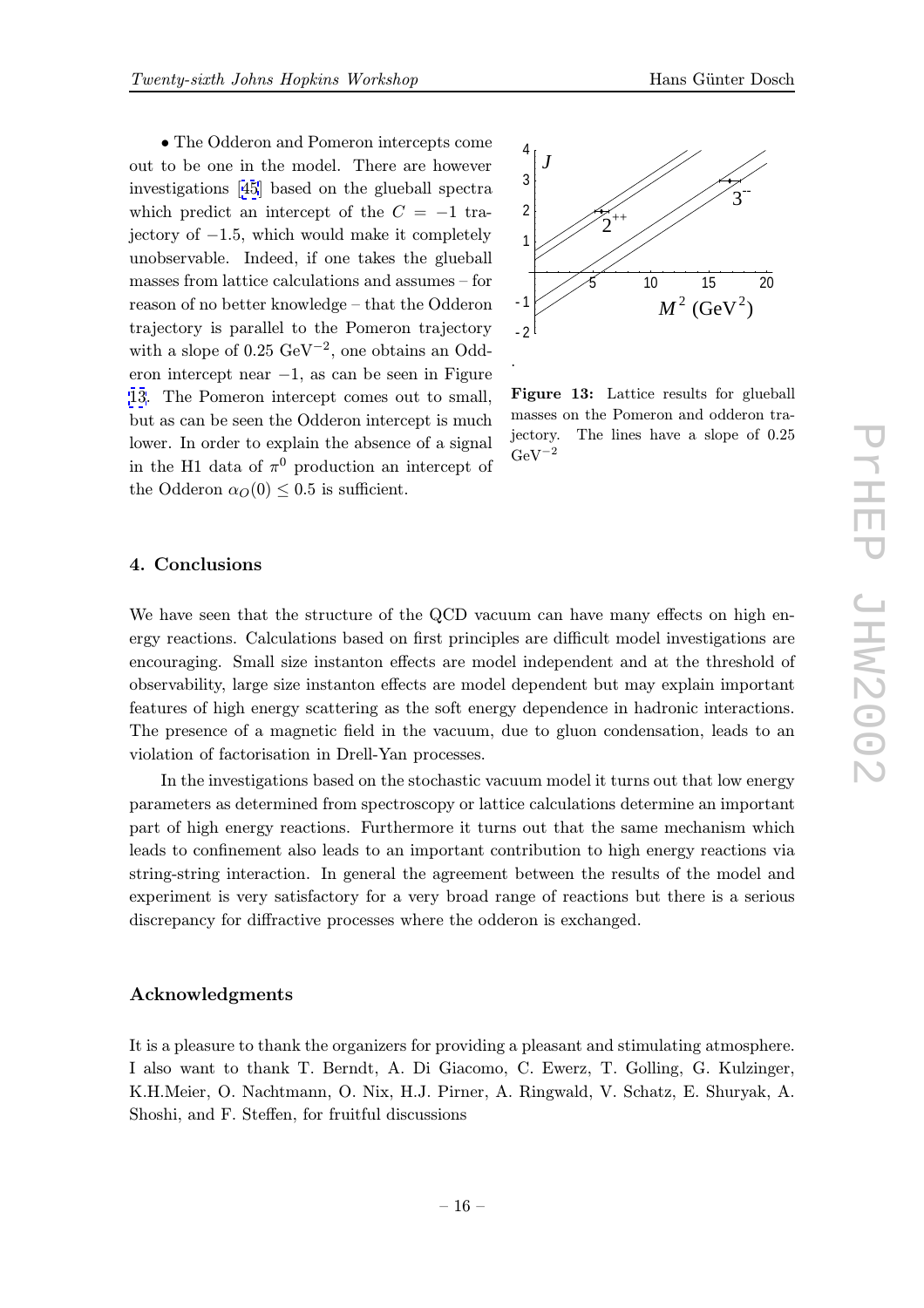#### <span id="page-16-0"></span>References

- [1] S. Mandelstam, "Vortices And Quark Confinement In Nonabelian Gauge Theories," Phys. Lett. B 53 (1975) 476, Phys. Rept. 23 (1976) 245.
- [2] G. 't Hooft, "On The Phase Transition Towards Permanent Quark Confinement," Nucl. Phys. B 138 (1978) 1.
- [3] A. Di Giacomo, arXiv:hep-lat/0204001.
- [4] E. Meggiolaro, contribution to this conference
- [5] M. Teper, contribution to this coference
- [6] A. Ringwald, contribution to this coference
- [7] E. Shuryak, contribution to this coference
- [8] A. Ringwald and F. Schrempp, "Towards the phenomenology of QCD instanton induced particle production at HERA," arXiv:hep-ph/9411217.
- [9] A. Ringwald and F. Schrempp, "Zooming-in on instantons at HERA," Phys. Lett. B 503 (2001) 331 [arXiv:hep-ph/0012241].
- [10] A. Ringwald and F. Schrempp, "QCD-instantons at HERA: An introduction," J. Phys. G 25 (1999) 1297 [arXiv:hep-ph/9812359].
- [11] C. Adloff et al. [H1 Collaboration], "Search for QCD instanton-induced processes in deep-inelastic scattering at HERA," arXiv:hep-ex/0205078.
- [12] E. V. Shuryak and I. Zahed, "Instanton-induced effects in QCD high-energy scattering," Phys. Rev. D 62 (2000) 085014 [arXiv:hep-ph/0005152].
- [13] D. E. Kharzeev, Y. V. Kovchegov and E. Levin, "QCD instantons and the soft pomeron," Nucl. Phys. A 690 (2001) 621 [arXiv:hep-ph/0007182].
- [14] F. Schrempp and A. Utermann, "QCD instantons and high-energy diffractive scattering," Phys. Lett. B 543 (2002) 197 [arXiv:hep-ph/0207300].
- [15] M. A. Shifman, A. I. Vainshtein and V. I. Zakharov, "QCD And Resonance Physics. Sum Rules," Nucl. Phys. B 147 (1979) 385.
- [16] S. Narison, "QCD as a theory of hadrons (from partons to confinement)," Cambridge Monogr. Part. Phys. Nucl. Phys. Cosmol. 17 (2002) 1 [arXiv:hep-ph/0205006].
- [17] O. Nachtmann and A. Reiter, "The Vacuum Structure In QCD And Hadron Hadron Scattering," Z. Phys. C 24 (1984) 283.
- [18] A. Brandenburg, O. Nachtmann and E. Mirkes, "Spin Effects And Factorization In The Drell-Yan Process," Z. Phys. C 60 (1993) 697.
- [19] O. Nachtmann, "Considerations Concerning Diffraction Scattering In Quantum Chromodynamics," Annals Phys. 209 (1991) 436.
- [20] A. Kraemer and H. G. Dosch, "Nonperturbative Contributions To High-Energy Hadron-Hadron Scattering," Phys. Lett. B 272 (1991) 114.
- [21] S. Donnachie, H.G. Dosch, P.Landshoff and O. Nachtmann "Pomeron Physics and QCD" Cambridge Monogr. Part. Phys. Nucl. Phys. Cosmol. 19 (2002)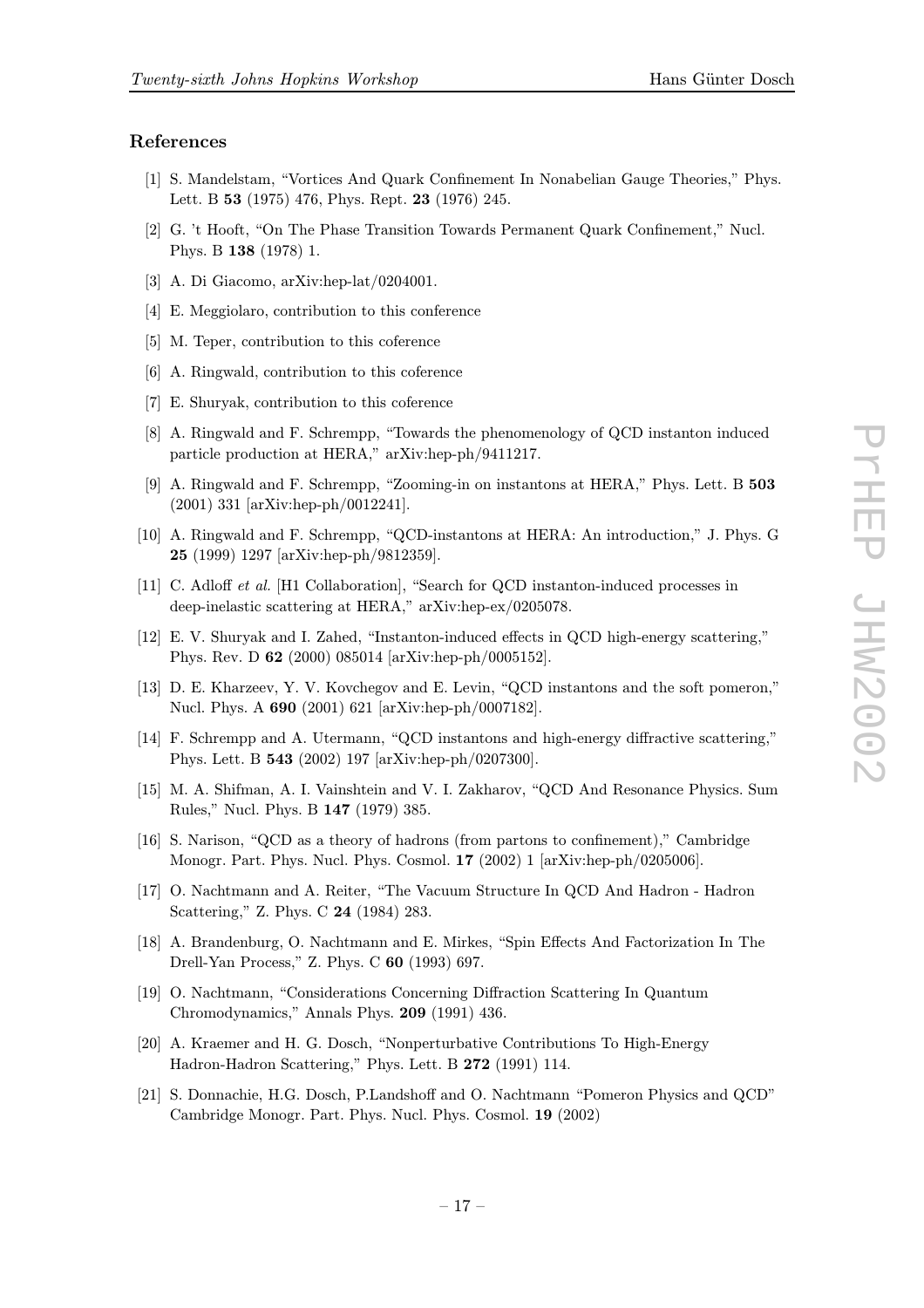- <span id="page-17-0"></span>[22] O. Nachtmann, "High energy collisions and nonperturbative QCD," arXiv:hep-ph/9609365.
- [23] H. G. Dosch, "Non-perturbative Methods in QCD" Hadron Physics 96, Ed. E. Ferreira et al., Singapore 1997
- [24] H. G. Dosch, "Non-Perturbative Diffractive Scattering," Acta Phys. Polon. B 30 (1999) 3813.
- [25] H. G. Dosch, "Gluon Condensate And Effective Linear Potential," Phys. Lett. B 190 (1987) 177.
- [26] H. G. Dosch and Y. A. Simonov, "The Area Law Of The Wilson Loop And Vacuum Field Correlators," Phys. Lett. B 205 (1988) 339.
- [27] Y. A. Simonov, "The Confinement," Phys. Usp. 39 (1996) 313 [Usp. Fiz. Nauk 166 (1996) 337] [arXiv:hep-ph/9709344].
- [28] A. Di Giacomo, H. G. Dosch, V. I. Shevchenko and Y. A. Simonov, "Field correlators in QCD: Theory and applications," Phys. Rept. 372 (2002) 319 arXiv:hep-ph/0007223.
- [29] M. D'Elia, A. Di Giacomo and E. Meggiolaro, Phys. Lett. B 408 (1997) 315 [arXiv:hep-lat/9705032].
- [30] M. Rueter and H. G. Dosch, "SU(3) flux tubes in a model of the stochastic vacuum," Z. Phys. C 66 (1995) 245 [arXiv:hep-ph/9409362].
- [31] G. S. Bali, "Casimir scaling of SU(3) static potentials," Phys. Rev. D 62 (2000) 114503 [arXiv:hep-lat/0006022].
- [32] V. I. Shevchenko and Y. A. Simonov, "Casimir scaling as a test of QCD vacuum," Phys. Rev. Lett. 85 (2000) 1811 [arXiv:hep-ph/0001299].
- [33] H. G. Dosch, E. Ferreira and A. Kramer, "Nonperturbative QCD Treatment Of High-Energy Hadron Hadron Scattering," Phys. Rev. D 50 (1994) 1992 [arXiv:hep-ph/9405237].
- [34] A. I. Shoshi, F. D. Steffen, H. G. Dosch and H. J. Pirner, "Confining QCD Strings, Casimir Scaling, and a Euclidean Approach to High-Energy Scattering," arXiv:hep-ph/0211287.
- [35] A. I. Shoshi, F. D. Steffen, H. G. Dosch and H. J. Pirner, "Decomposition of the QCD string into dipoles and unintegrated gluon distributions," arXiv:hep-ph/0207287.
- [36] E. R. Berger and O. Nachtmann, "Differential cross sections for high energy elastic hadron hadron scattering in nonperturbative QCD," Eur. Phys. J. C 7 (1999) 459 [arXiv:hep-ph/9808320].
- [37] H. G. Dosch, T. Gousset and H. J. Pirner, "Nonperturbative gamma\* p interaction in the diffractive regime," Phys. Rev. D 57 (1998) 1666 [arXiv:hep-ph/9707264].
- [38] A. I. Shoshi, F. D. Steffen and H. J. Pirner, "S-matrix unitarity, impact parameter profiles, gluon saturation and high-energy scattering," arXiv:hep-ph/0202012.
- [39] A. Donnachie and P. V. Landshoff, "Small x: Two pomerons!," Phys. Lett. B 437 (1998) 408 [arXiv:hep-ph/9806344].
- [40] A. Donnachie and H. G. Dosch, "A comprehensive approach to structure functions," Phys. Rev. D 65 (2002) 014019 [arXiv:hep-ph/0106169].
- [41] A. Donnachie and H. G. Dosch, "Diffractive exclusive photon production in deep inelastic scattering," Phys. Lett. B 502 (2001) 74 [arXiv:hep-ph/0010227].